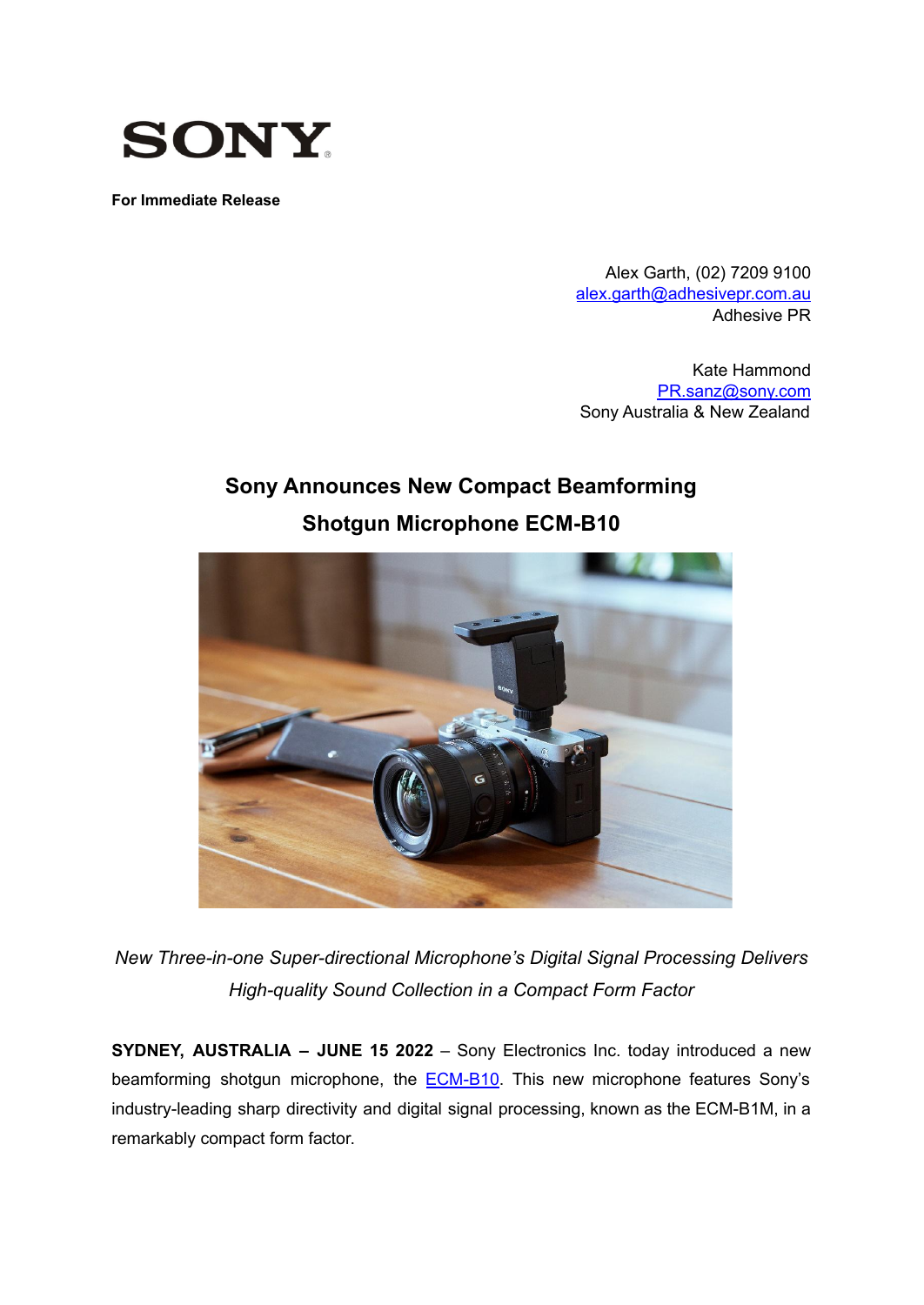#### **A Three-in-one Microphone**

The ECM-B10 applies digital signal processing to the sound collected by four high-performance microphone capsules using beamforming technology. This allows the user to customise how the audio is recorded by enhancing the microphone's sensitivity from different directions. The microphone offers three types of directivity in a single product, allowing the user to easily switch between super-directional, unidirectional, and omnidirectional.

When using super-directivity, the microphone collects sound from a narrow field in front and suppresses sound from other directions. The super directivity setting is a great option for interviews, vlogging, and other situations where the range of sound collection is limited to a narrow extent at the front.



The ECM-B10 also offers unidirectional sensitivity that suppresses sound from behind while collecting sound from a wide field in front. This option is perfect for recording conversations between several people.

For additional flexibility, the user can also select omnidirectional sensitivity, which picks up sound equally from all directions and is ideal for recording environmental sounds.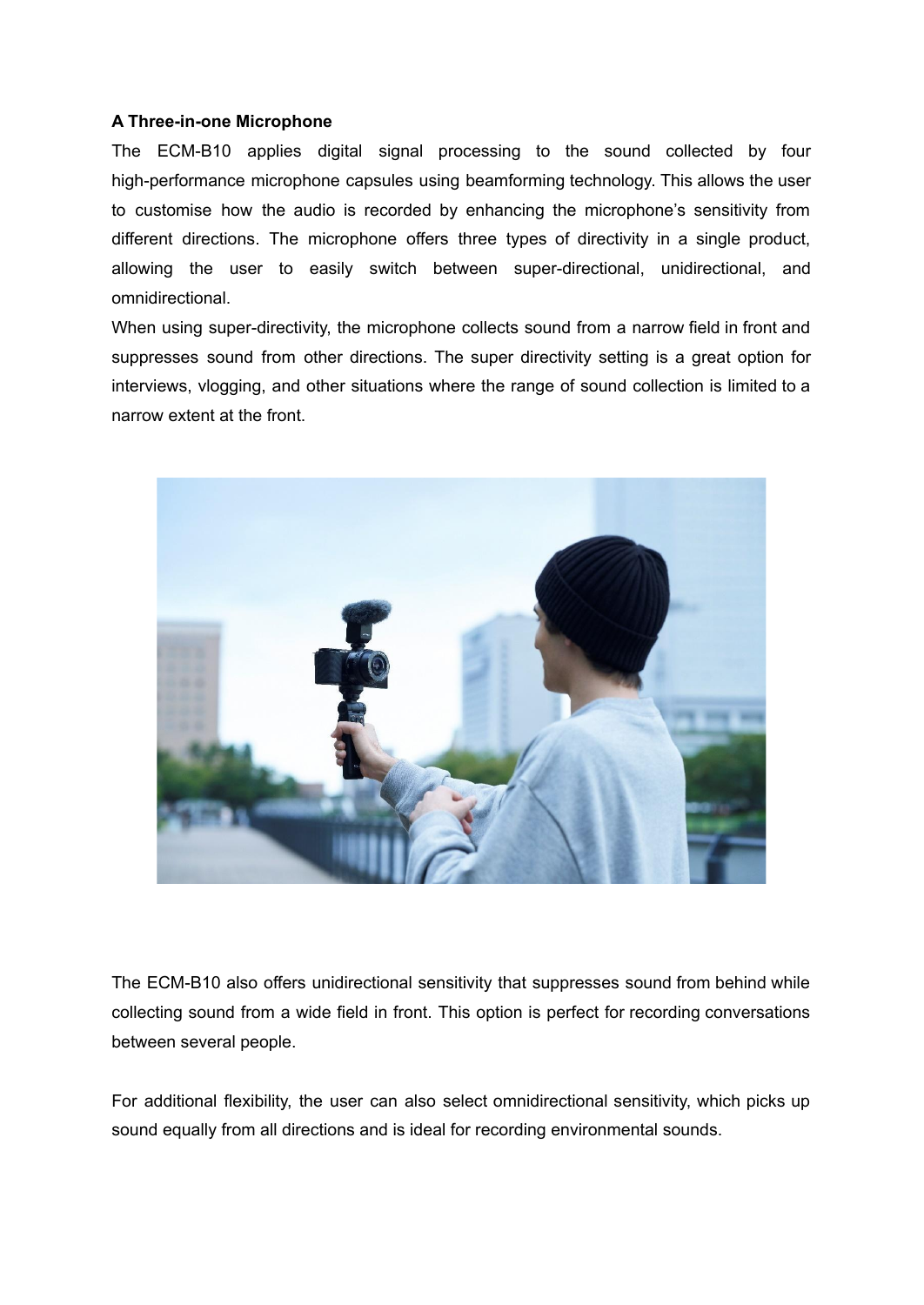## **Crystal Clear Recording**

The ECM-B10 offers crystal clear sound collection with effective noise suppression. Using digital signal processing within the microphone itself, the ECM-B10 effectively reduces noise for clearer sound collection and creates a more efficient post-production workflow since less audio edits are required. The ECM-B10 pairs with cameras that are equipped with a MI (Multi Interface) Shoe, either analogue or for best results; with cameras with a digital audio interface<sup>1</sup> to transmit audio directly as a digital signal to deliver high-quality sound recording without degradation. In addition, the microphone's shock and vibration suppressing design effectively suppresses low-frequency vibration noise, while its cable-less design eliminates noise transmitted via cables. The supplied wind screen minimises environmental noises, making it easy to capture crisp audio even when shooting outside.



For additional versatility, the ECM-B10 also includes the following audio settings:

- ATT (attenuator) switch (0/10/20 dB).
- FILTER switch (noise cut / low cut / off)
- AUDIO LEVEL dial with AUTO/MAN (manual) switch
- DIGITAL/ANALOG switch

<sup>&</sup>lt;sup>1</sup> The Digital/Analog switch, which switches between digital and analog connections, is factory-set to "Analog". It is recommended that it be switched to "Digital" when connecting to a digital audio interface compatible camera. If the camera has an incompatible analog connection and the ECM-B10 is set to "Digital", a warning is displayed.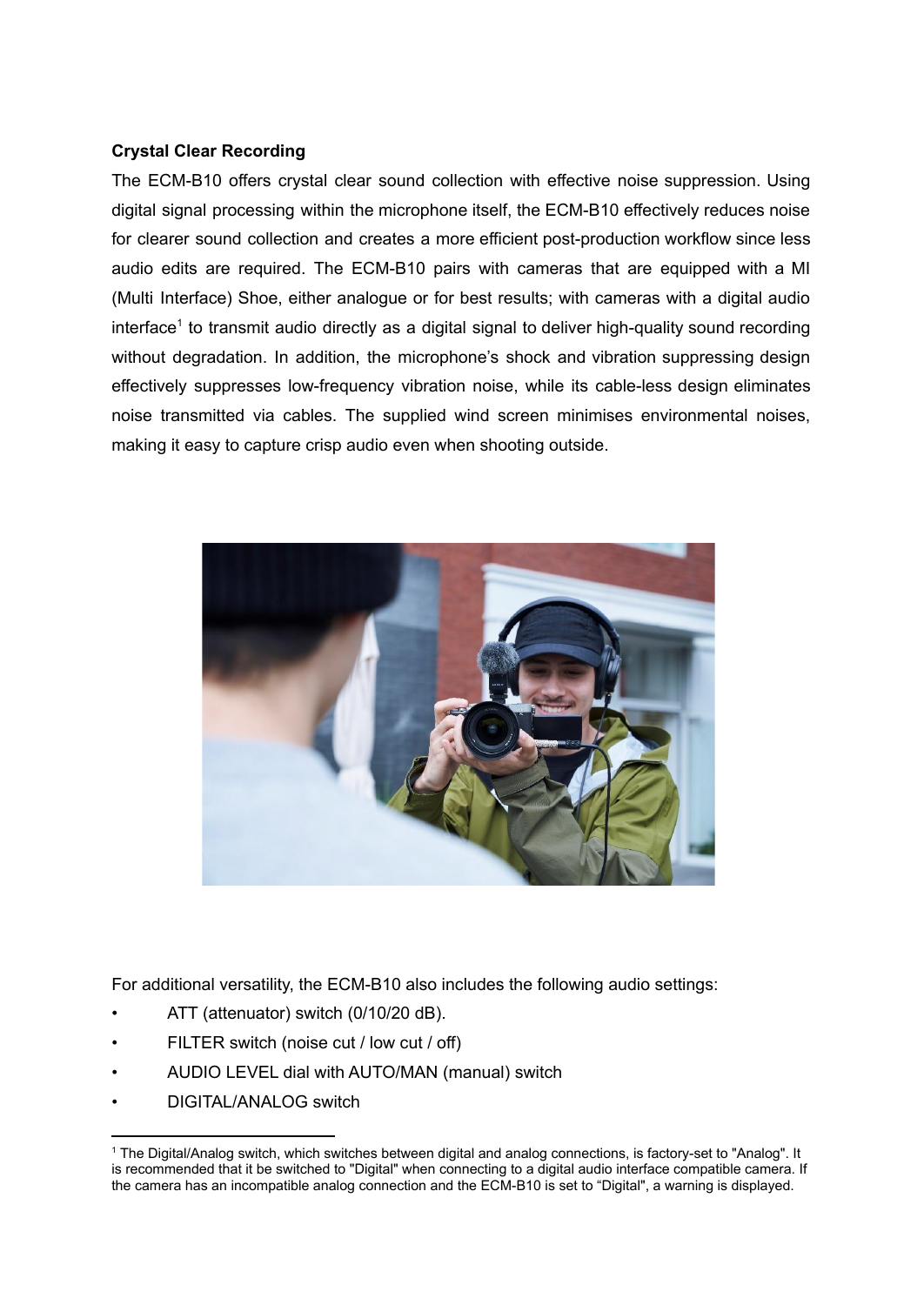#### **Features to Love**

The microphone's compact body provides flexibility and mobility, even when using gimbals and grips. By connecting the ECM-B10 to a camera via the MI Shoe, users can also experience greater shooting flexibility without any cables to interfere with the side flip out screen, and replacement of batteries. Power is supplied directly from the camera to the microphone, so you can continue shooting without worrying about the microphone battery running out.



For detailed setting operation, a comprehensive range of audio settings are available on the back of the microphone. This lets the user check the setting status at a glance, preventing any settings set by accident and provides peace of mind. For added durability, the ECM-B10's design is resistant to dust and moisture 2 , which allows for worry-free outdoor shooting when combined with a similarly dust and moisture resistant body and lens<sup>3</sup>.

### **Availability**

The new ECM-B10 will be available in Australia from mid July 2022. SRP: \$399.00 AUD

<sup>&</sup>lt;sup>2</sup> Not guaranteed to be 100% dust and moisture proof. Dust or water droplets on the surface of the microphone may interfere with recording and should be wiped off with a clean soft dry cloth before use.

<sup>&</sup>lt;sup>3</sup> Not guaranteed to be 100% dust and moisture proof.